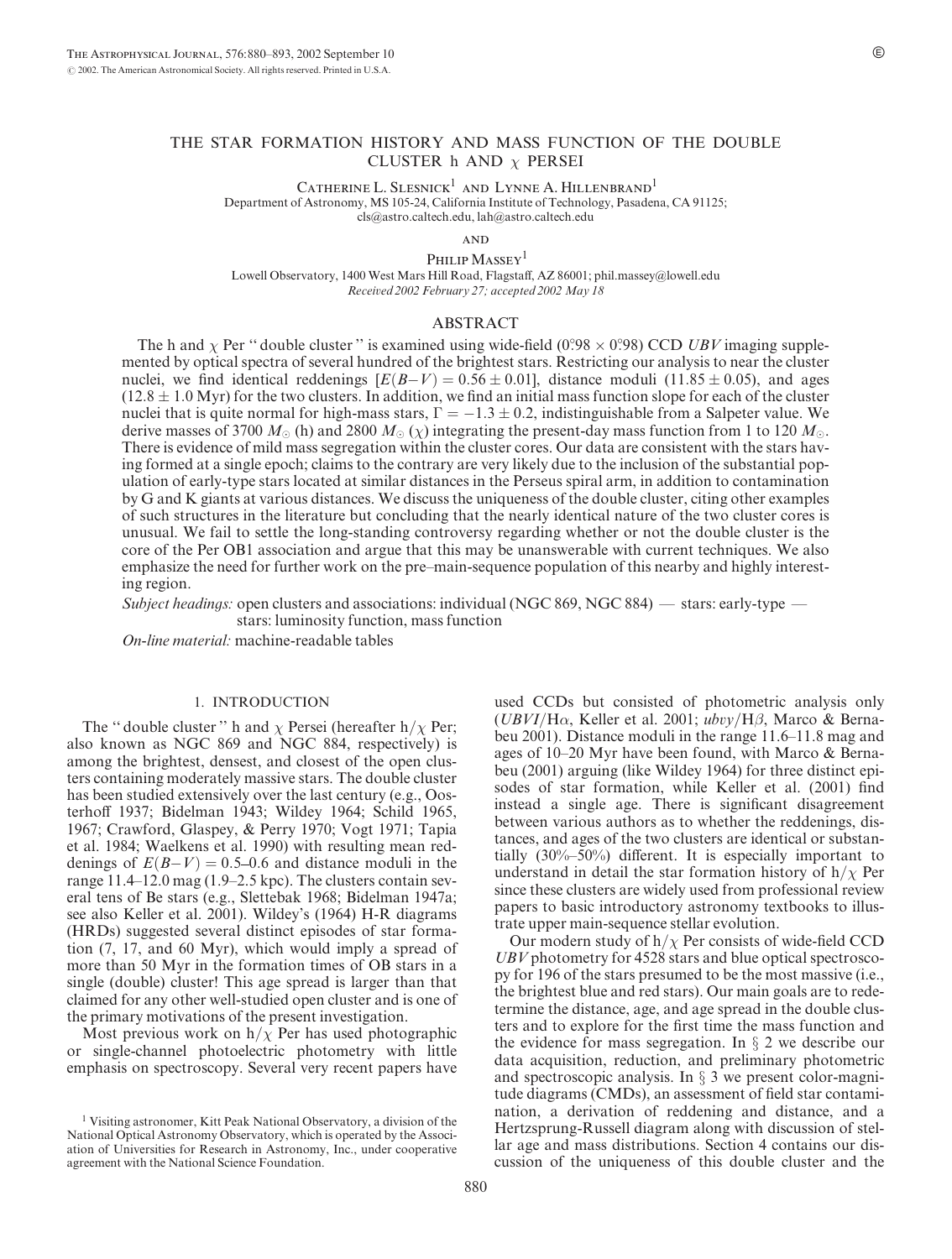relationship between it and the surrounding region. In  $\S$  5 we summarize our results.

# 2. OBSERVATIONS AND DATA REDUCTION

## 2.1. Photometry

UBV photometry was obtained from observations with the 0.9 m telescope at Kitt Peak National Observatory using the Mosaic CCD camera  $(0.^{n}43$  pixel<sup>-1</sup>) on 1999 February 3. Conditions were photometric with  $\sim$ 1". Seeing. The Mosaic camera consists of eight individual SITe  $2048 \times 4096$  CCD chips arranged in two rows of four to produce a final image equivalent to 8192 pixels  $\times$  8192 pixels (0.98  $\times$  0.98) but with modest (35–50 pixel) gaps. Our imaging data set contains short (0.5 s in V and B and 2 s in U), medium (2 s in V and B and 10 s in U), and long (100 s in V and B and 300 s in U) integrations, each consisting of five dithered exposures that were combined to fill in gaps between the eight chips. The exceptions to this pattern are the short exposures, which were not dithered, and the medium  $B$  exposure, which had only four dithers instead of five. Many Landolt (1992) standards were observed for the purposes of transformation to the *UBV* system.

For the basic reductions we followed the precepts of Valdes (1998), using the IRAF '' mscred '' package. With bright twilight flats we were able to flatten the data to less than 1% in terms of large-scale gradients. Since the plate scale changes significantly over the field of view, care must be taken to geometrically correct the data to a uniform sampling for the premise of aperture photometry to work; this transformation was made using a sinc interpolation in order to come close to preserving the Poisson noise characteristics.

A common but hitherto untested practice when working with Mosaic data is to combine each set of ditherings into a single "stacked" image for photometry. However, each chip has its own spectral response and hence color term. Since any given star may be the average of multiple dithered exposures and may appear on up to four of the CCDs, we were driven to wonder to what degree of accuracy one could do photometry using the final combined images. We thus performed both aperture photometry and point-spread function (PSF) fitting photometry separately on both the stacked images (9 total = 3 colors  $\times$  3 integration times) and the individual CCD frames (247 total = 8 chips  $\times$  1, 4, or 5 ditherings  $\times$  3 colors  $\times$  3 integration times). Color terms were determined for each of the eight chips individually. We retained the median value in each filter for the stacked images. On the whole, color-term variations were most significant at U. By adopting a single color term for the stacked images, we expect to make systematic errors in V by an average of 0.012 mag over a color range in  $B-V$  of 1. The maximal chip-to-chip difference is 0.032 mag in V. The B band gave similar residuals with a full range of 0.038 per 1 mag range in B-V. In U band the chip-to-chip offsets were considerably larger, yielding typical variations of 0.038 mag over a range of 1 mag in  $U-B$  and a maximal difference of 0.11 mag.

We found that PSF photometry of the stacked images produces errors of greater than 5%, independent of magnitude, suggesting that these errors are not dominated by photon noise. The scatter for the individual frame PSF photometry was also magnitude independent and gave

errors of  $\sim$ 3% when compared to aperture photometry of single isolated stars. We could see by visual inspection that there were significant variations in the PSF even across a single chip, despite the relatively slow  $(f/7.5)$  beam.<sup>2</sup> Accordingly, we choose to rely on aperture photometry alone, sacrificing the potential advantage of PSF fitting for any crowded stars. Fortunately,  $h/\chi$  Per is relatively sparse. Over the entire imaging area, the mean stellar density to  $V = 15$  mag is 0.7 stars arcmin<sup>-2</sup>; in the center of the clusters, it is still a modest 2.2 and 1.7 stars arcmin-<sup>2</sup> for h and  $\chi$ , respectively.

Our standard and program stars were each measured with the same large aperture (10 pixel radius  $= 8\%$  diameter). The standard star data were then used to produce transformations between the instrumental and standard system. The extinction values that we found were typical of Kitt Peak, and our fits had small  $( $0.02 \text{ mag}$ )$  residuals.

Because our frames went much deeper than any program stars of interest (thanks to the long-exposure frames), we had the luxury of retaining only the very best data for the subsequent analysis. After merging the data for the three sets of exposures times, we kept only those stars for which the instrumental errors (due to photon statistics and read noise) were less than  $0.01$  mag in U, B, and V. This eliminated roughly 96% of the stars that we had measured and is equivalent to simply imposing a magnitude cutoff on the data. Thus, while our catalog does not go as deep as other recent efforts (see Keller et al. 2001), our photometric errors are quite small, and we purposefully chose to truncate our catalog once field contamination became extreme.

Table 1 contains our catalog of  $h/\chi$  Per stars, ordered by decreasing brightness. We have merged the photometry for the three sets of exposures, weighting inversely by the square of the photometric uncertainty. Our final source list contains three-filter photometry for 4528 stars down to  $V \sim 16$ mag. We can estimate our completeness from the histograms of the number of stars per 0.25 mag bin shown in Figure 1 and find completeness of our catalog to  $U \sim 16.2$ ,  $B \sim 16.0$ , and  $V \sim 15.0$ .

How well does our photometry agree with earlier studies? In Figure 2 we compare our work with a subset of Wildey's (1964) photoelectric and photographic work, concentrating primarily on the brighter stars and those for which we have spectral types. We see that his photometry and ours agree extremely well given the differences in equipment. We find differences (in the sense of our data minus Wildey's) from his photographic data of  $(\Delta V)_{\text{avg}} = 0.097 \pm 0.027$ ,  $[\Delta(B-V)]_{\text{avg}} = -0.044 \pm 0.009$ , and  $[\Delta(U-B)]_{\text{avg}} =$  $-0.069 \pm 0.036$  computed from a comparison of 300 stars. Comparing our photometry to 24 of Wildey's photoelectrically observed stars, we find even smaller average offsets of  $(\Delta V)_{\text{avg}} = 0.020 \pm 0.022, \quad [\Delta (B-V)]_{\text{avg}} = -0.014 \pm 0.026,$ and  $\left[\Delta(U-B)\right]_{\text{avg}} = 0.017 \pm 0.012$ . The scatter is larger and asymmetrical in the  $V$  comparison (see Fig. 2), in the sense one would expect if Wildey's work occasionally had faint stars in the sky determination. In a similar comparison with Wildey's photographic study, Keller et al. (2001) quote average differences of  $(\Delta V)_{\text{avg}} = 0.16$ ,  $[\Delta (B-V)]_{\text{avg}} =$  $[-0.03, \text{ and } [\Delta(U-B)]_{\text{avg}} = 0.00, \text{ attributing the offset with}$ respect to Wildey's V-band photometry to crowding effects.

<sup>2</sup> Subsequent to these data being obtained, the corrector in the 0.9 m was realigned, leading to improved behavior of the PSF.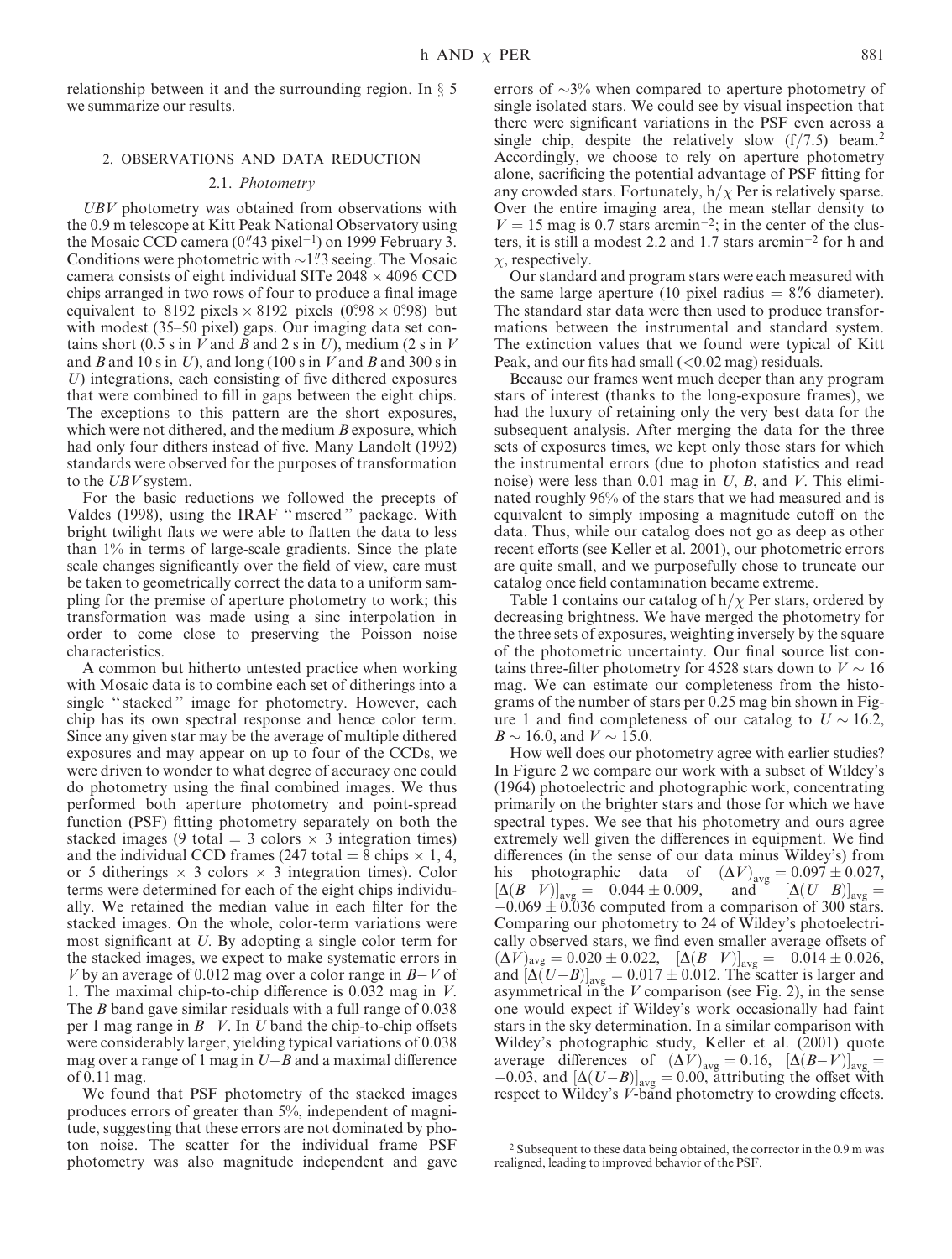| <b>OBSERVATIONAL DATA</b> |                |            |          |          |          |               |             |                         |                      |                         |            |
|---------------------------|----------------|------------|----------|----------|----------|---------------|-------------|-------------------------|----------------------|-------------------------|------------|
|                           | $\alpha$       | $\delta$   |          |          |          |               |             |                         | <b>SPECTRAL TYPE</b> |                         |            |
| ID                        | (J2000.0)      | (J2000.0)  | V        | $B-V$    | $U - B$  | $d_h^{\rm a}$ | $d_{v}^{a}$ | Assoc.                  | Adopted <sup>b</sup> | Literature <sup>c</sup> | ALT. $IDd$ |
| 1                         | 2 18 04.44     | 57 30 58.9 | 6.023    | 1.097    | 0.832    | 0.389         | 0.681       | far                     | $G7III*$             | G7III(4)                | HD 13994   |
| 2                         | 2 2 1 5 5 .3 2 | 57 14 34.6 | 6.480    | 0.502    | $-0.050$ | 0.403         | 0.129       | far                     | A0I                  | Al Ia $(2)$             | HD 14433   |
| 3                         | 2 19 04.37     | 57 08 08.4 | 6.567    | 0.452    | $-0.346$ | 0.016         | 0.425       | h                       | B3I                  | B3 Ia(1)                | HD 14134   |
| 4.                        | 2 19 13.86     | 57 10 09.8 | 6.700    | 0.503    | $-0.428$ | 0.035         | 0.405       | h                       | B3I                  | B2 Ia(1)                | HD 14143   |
| 5.                        | 2 2 3 0 0.35   | 57 23 13.5 | 6.977    | 0.707    | $-0.249$ | 0.587         | 0.288       | far                     | B8I                  | B8 Ia (2, 3)            | HD 14542   |
|                           | $\cdot$        | $\cdots$   | $\cdots$ | $\cdots$ | $\cdots$ | $\cdots$      | $\cdots$    | $\cdot$ $\cdot$ $\cdot$ | $\cdots$             | $\cdot$                 | $\cdots$   |
| $4528$                    | 2 19 35.40     | 57 18 29.9 | 16.906   | 0.160    | $-0.609$ | 0.176         | 0.400       | far                     | .                    | $\cdots$                | $\cdots$   |

Notes.—Units of right ascension are hours, minutes, and seconds, and units of declination are degrees, arcminutes, and arcseconds. Table 1 is published in its entirety in the electronic edition of the Astrophysical Journal. A portion is shown here for guidance regarding its form and content.

<sup>a</sup> Distances from the cluster centers are given in degrees.

<sup>b</sup> An asterisk (\*) denotes that we have used a spectral type from the literature in our analysis.

<sup>c</sup> References: (1) Schild 1965; (2) Johnson & Morgan 1955; (3) Slettlebak 1968; (4) Appenzeller 1967; (5) Bidelman 1947b; (6) Morgan, Code, & Whitford 1955.

<sup>d</sup> Our cross-identifications are not complete and focus on the brighter stars and those for which we have spectral types.

We have matched our data to that of Keller et al. (2001) for stars that are not known from the literature to be variable and for which we have identified Oosterhoff (1937) numbers (again, our cross-identification is not complete) and find average offsets of  $(\Delta V)_{\text{avg}} = -0.019 \pm 0.008$ ,  $[\Delta(B-V)]_{\text{avg}} = 0.001 \pm 0.026$ , and  $[\Delta(U-B)]_{\text{avg}} = -0.048$  $\pm$  0.014 computed from 55, 31, and 49 stars, respectively. The generally good agreement between all three studies is a testament to Wildey's painstaking accuracy in centering stars with a photoelectric photometer and also supports the validity of our reduction procedure and transformation to the standard photometric system.

## 2.2. Spectroscopy

Several hundred spectral types complement our photometric database. For hot stars, spectral data are needed to obtain accurate effective temperatures and consequently accurate extinction estimates and bolometric corrections (Massey 1998a, 1998b), all necessary for locating a star in the H-R diagram. We selected stars for spectroscopy based on their brightness and colors. Since we did not yet have our own CCD photometry at the time the spectroscopic program was begun, we worked largely from the Wildey (1964) photometry; this introduces a bias toward blue stars closer to the cluster nuclei. Later spectroscopic runs incorporated a wider range of magnitude and color selection, probing down as far as mid-A spectral types in an unrealized attempt to identify possible pre–main-sequence stars amidst substantial field star contamination. In the lower left panel of Figure 4 we show the spatial distribution of the spectroscopic sample compared to the entire photometric sample; in the upper left panel we show the loci of the spectroscopic sample in the color-magnitude plane. Of the brightest 50 stars, we have spectral types for 49, regardless of location in our field. Fainter than that, the spectroscopic campaign was concentrated in the cluster cores.

Spectroscopic data were taken at several NOAO telescopes. We employed the WIYN 3.5 m telescope and the Hydra multifiber positioner to feed a bench-mounted spectrograph (1993 December and 1994 October), the KPNO 4 m telescope and the RC spectrograph in multislit mode

(1994 November and 1999 August), the KPNO 2.1 m telescope and GoldCam with a single slit (1994 September), and the coude´ feed telescope (1999 July and November). For most of the spectra the spectral range is  $\sim \lambda \lambda$ 3900–4700 at a resolution of  $\sim$ 1.5 A. Higher resolution was obtained with the coudé feed data, which were taken in multiple wavelength settings. One-dimensional spectra were extracted from the two-dimensional images using the slit and multifiber reduction packages within IRAF. Signal-to-noise ratios ranged from  $\sim$ 20–150 with nearly all spectra classifiable. Figure 3 shows three spectra taken at the KPNO 2.1 m telescope with GoldCam that illustrate the effects of temperature on B-type supergiants.

We present in Table 1 new spectral types for 196 stars, many of which result from several different observations of the same object. In classifying the spectra we followed the guidelines of Walborn & Fitzpatrick (1990), Jaschek & Jaschek (1987), and Jacoby, Hunter, & Christian (1984). All stars were classified by a minimum of two of the authors, both independently and collaboratively. Spectral types assigned by us were also compared to those in the literature where available, and we cite these older spectral types as well. As emphasized in the introduction, spectroscopic efforts have lagged behind photometric studies of this region. Johnson & Morgan (1955), Schild (1965, 1967), and Slettebak (1968) have made the most systematic efforts in this regard, and in general our spectral types agree very well with theirs.

The most luminous stars that we identify in the vicinity of  $h/\chi$  Per are M, A, and B supergiants. There is a lone O-type star, HD 14434 (O6.5 V). As we discuss below, this star is likely not a member of the double cluster but appears to be a younger field star interloper at approximately the same distance. The remainder of the spectra are slightly evolved B-type giants and B- and A-type dwarfs. We identify 10 Be stars, two of which were previously unknown. Six out of seven stars that were classified photometrically as Be stars by Keller et al. (2001) using  $(V-H\alpha)$  colors and that we have our own spectra for do in fact prove to be emission-line objects. Since none of our spectra extend as far redward as  $H\alpha$ , emission seen by us is usually in  $H\beta$ , which tends to be weaker than  $H\alpha$  emission by about one-third.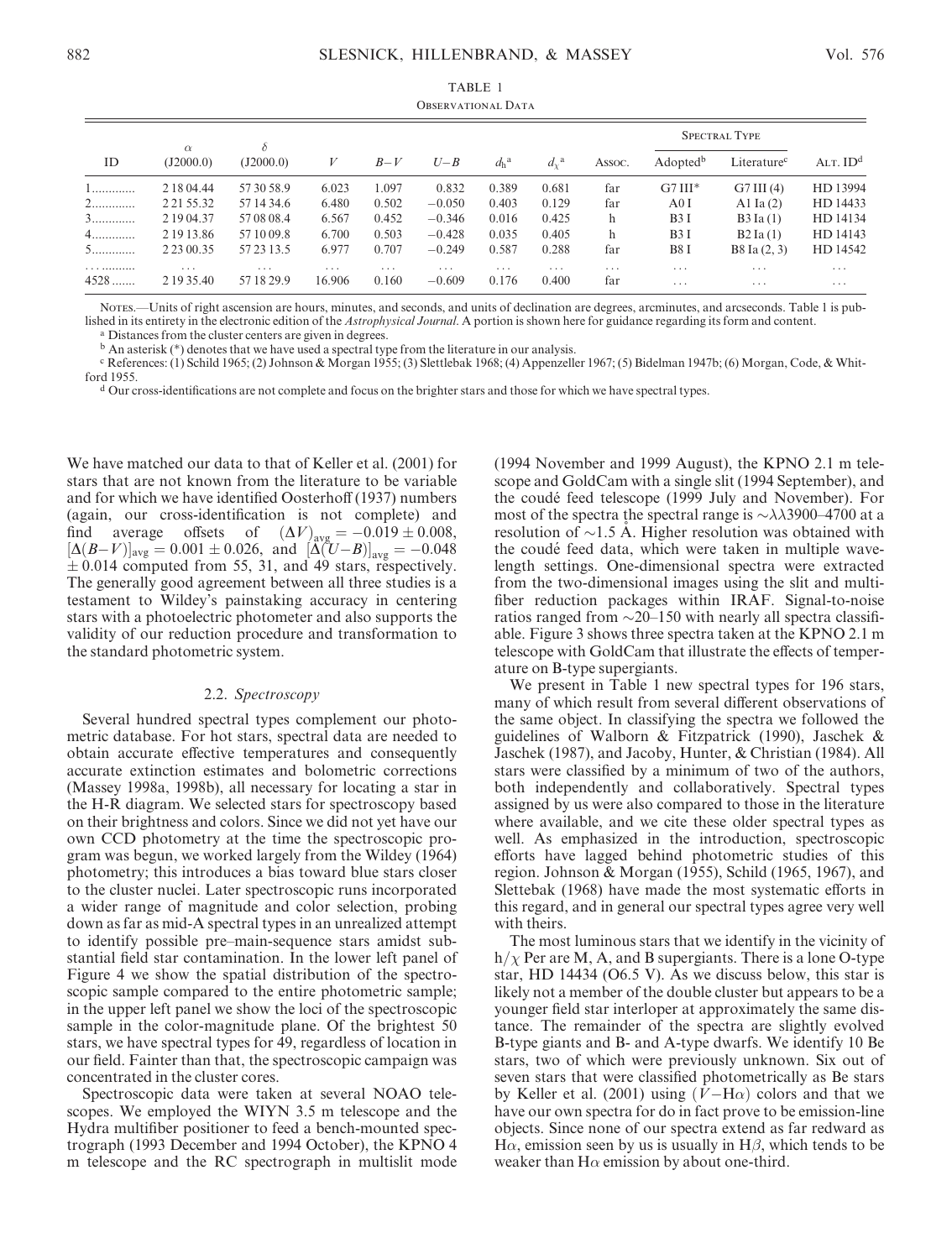

and found that the stellar densities were enhanced by  $2 \sigma$  at identical radii of 7' from each of the cluster cores; we will use this radial criterion when describing stars near the nuclei. We also determined accurate centers for the two cores ( $\alpha = 2^{\text{h}}19^{\text{m}}22^{\text{s}}2$ ,  $\delta = +57^{\circ}09'00''$  [J2000.0] for h Per, and  $\alpha = 2^{\text{h}} 22^{\text{m}} 12^{\text{s}} 0$ ,  $\delta = +57^{\circ} 07' 12''$  [J2000.0] for  $\chi$  Per) by examining mass and number density contours.

Tables 2A and 2B contain derived quantities for stars near  $(\leq 7')$  and further away from the cluster centers, respectively. We have limited these tables to those stars that we included in determining the PDMF (see  $\S$  3.4.4).

## 3.1. Color-Magnitude Diagrams and the Influence of Field Stars

In Figure 4 we show the color-magnitude diagram for (1) all of the stars over the full  $0.98 \times 0.98$  covered in our CCD images (*left panels*) and (2) only the stars within 7' of each of the two cluster nuclei (*right panels*). The influence of field stars can be seen in the upper left panel of this figure, notably between  $0.5 < B - V < 1.0$  and  $10 < V < 16$ . For the h and  $\chi$  cluster nuclei in the upper right panel, field star contamination is less severe but still present. The close match between the two CMDs suggests that there are no substantial differences in reddening, distance, or age between the two clusters, a conclusion we explore in greater depth below.

To further assess the field star contamination we use the density of stars in the color-magnitude diagrams (i.e., a "Hess" diagram), as shown in Figure 5 for both  $V$  versus  $B-V$  and V versus  $U-B$ . We define the "cluster region" as above, while the '' field stars '' region is arbitrarily taken as the northern 0.25 deg<sup>2</sup> and southern 0.15 deg<sup>2</sup> of our CCD imaging area. Hess diagrams produced for this total area of  $0.4 \text{ deg}^2$  were scaled up to the full area of the CCD survey (shown as red contours in the upper panels of Fig. 5) and subtracted from the Hess diagram constructed over the full imaging area. The result of this subtraction is shown in the lower panels, with the resulting  $V$  versus  $B-V$  and  $V$  versus  $U-B$  diagrams displaying a much tighter color-magnitude sequence than the full area.

### 3.2. Reddening

For each star with a spectral type, we compute the color excess using the spectral type-intrinsic color relations of FitzGerald (1970). The average value of color excess for 123 stars with well-determined spectral types is  $E(B-V) = 0.55$ , with a 1  $\sigma$  variation of 0.1. For the 56 stars near the core of h Per, we find an average  $E(B-V) = 0.57$ , with a 1  $\sigma$  variation of 0.08. Similarly, for 40 stars near the core of  $\chi$  Per we find an average of 0.53 (1  $\sigma$  = 0.08). The median values are 0.56, 0.57, and 0.55 mag for the three samples, respectively. We conclude that the reddening is indistinguishable for the two clusters and, further, infer that the reddening is entirely due to line-of-sight extinction to the Perseus spiral arm with intracluster reddening essentially zero. This is consistent with a 3  $\sigma$  upper limit on <sup>13</sup>CO emission (L. A. Hillenbrand & J. M. Carpenter 1999, unpublished FCRAO data), corresponding to essentially no gas  $[N({}^{13}CO) < 2.1 \times 10^{15} \text{ cm}^{-2}]$  or dust  $(A_V < 1.4 \text{ mag})$ within the clusters.

In dereddening the photometry, we assume the standard 3.1 ratio of total-to-selective absorption. For other stars without spectral types, color excesses were determined using

Fig. 1.—For each of our three filters, we use the histogram of the number of stars as a function of magnitude to estimate our completeness.

## 3. ANALYSIS

Our analysis includes discussion of color-magnitude diagrams, assessment of field star contamination, derivation of cluster reddening and distance, and construction of H-R diagrams. We then discuss stellar ages and masses as inferred from the H-R diagrams and the distribution of ages and masses within the clusters.

We expect that stars near the cluster cores predominantly will be members, while stars further afield will be a mixture of both members and nonmembers. We constructed a contour plot of the spatial distribution of stars within our field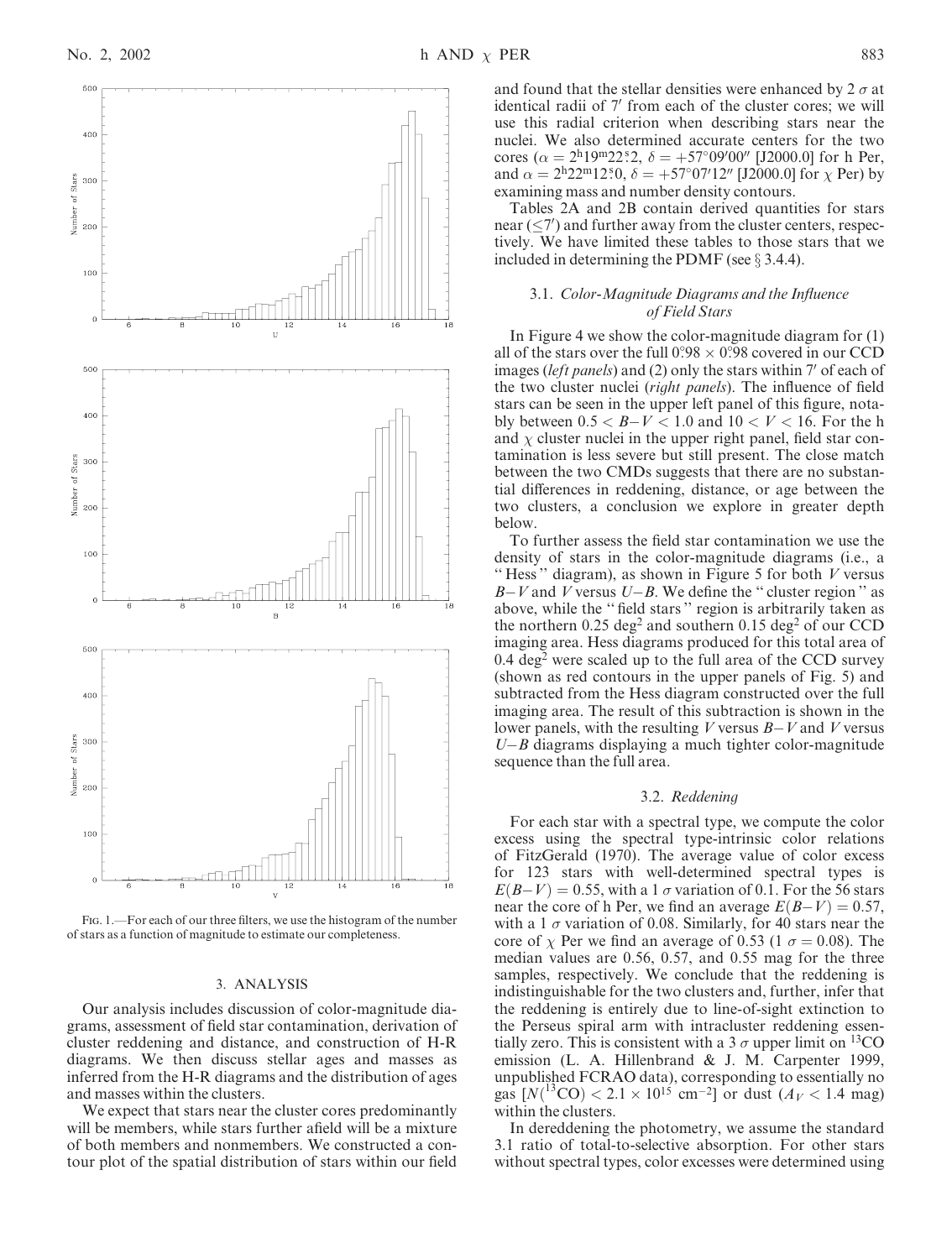

FIG. 2.—Our CCD photometry is found to agree well with that of Wildey's (1964) data. Open and filled circles are comparisons to his photographic and photoelectric photometry, respectively.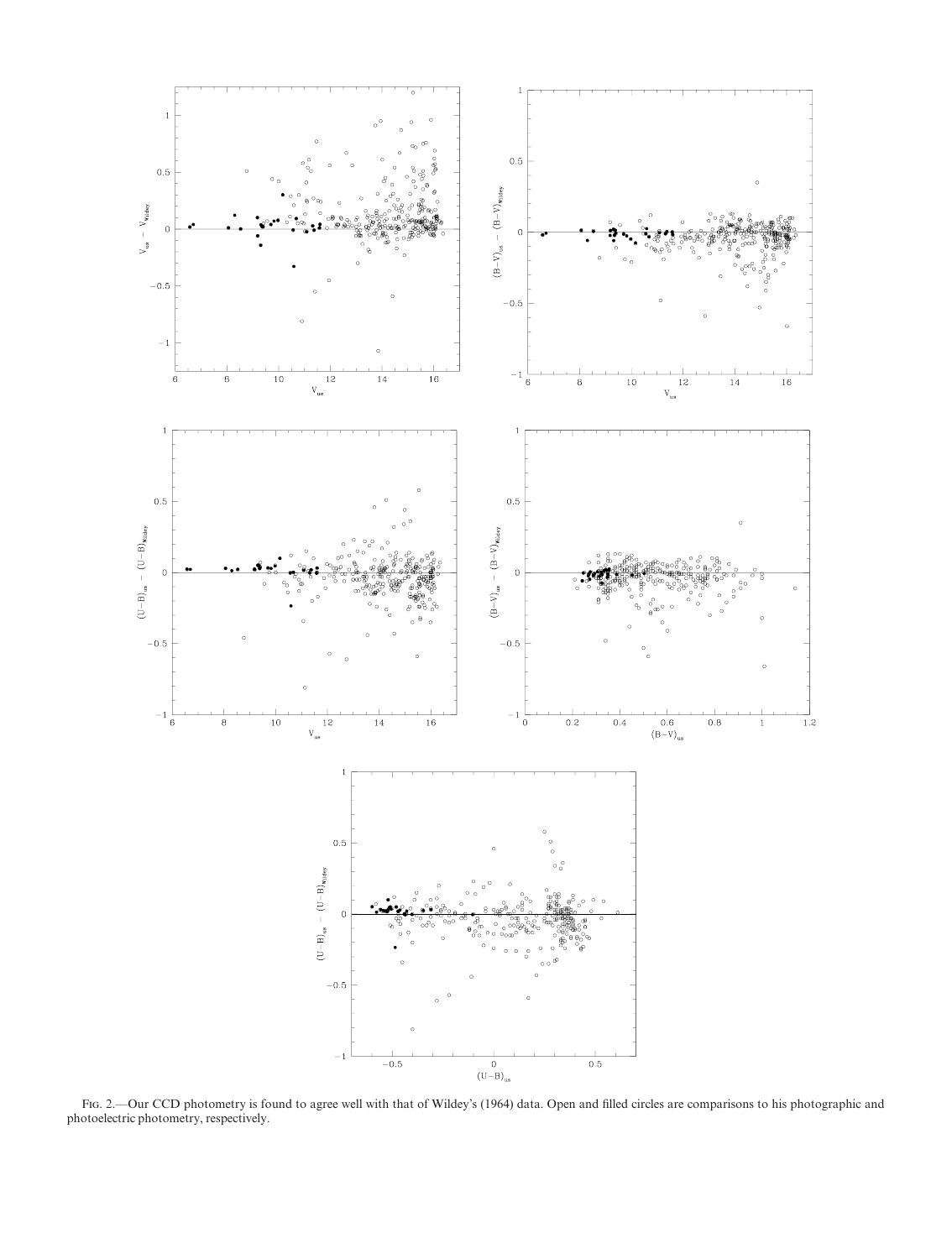

Fig. 3.—Temperature effects in B-type supergiants. The primary indicator is the ratio of Mg II 4481 to He I 4471.

the '' Q-method,'' where applicable: following Massey (1998a), for stars with  $B-V \le 0.5$ , we compute  $(B-V)_0 = -0.0186 + 0.3218Q$ , where

$$
Q = (U - B) - 0.72(B - V)
$$

is a reddening-independent index. The relation between  $(B-V)_0$  and Q was derived by fitting the intrinsic color relationships of FitzGerald (1970) for main-sequence stars, but the relationship can be used for supergiants and giants. For redder stars without spectral types, we adopt the median  $E(B-V)$  of 0.56.

### 3.3. Distance

We determine the distances to the clusters using two methods: spectroscopic parallax and '' main-sequence fitting.'' We discuss these two approaches separately and then comment on their respective merits.

### 3.3.1. Spectroscopic Parallax

For each star with a spectral type we compute the distance modulus by first dereddening the data using the intrinsic colors of FitzGerald (1970) and then finding  $V_0 - M_V$ . We have adopted the spectral type– $M_V$  calibration of Conti

TABLE 2A Derived Quantities for Probable Cluster Members

| ID   | HRD <sup>a</sup> | $log T_{\rm eff}$ | $E(B-V)$ | $M_V$   | $M_{\rm bol}$ | Mass<br>$(M_{\odot})$ |
|------|------------------|-------------------|----------|---------|---------------|-----------------------|
| 3.   | S                | 4.300             | 0.58     | $-7.09$ | $-9.09$       | 33.1                  |
| 4.   | S                | 4.300             | 0.63     | $-7.11$ | $-9.11$       | 33.1                  |
| 9    | S                | 4.385             | 0.57     | $-5.57$ | $-7.99$       | 21.0                  |
| $12$ | S                | 4.370             | 0.42     | $-4.86$ | $-7.24$       | 16.4                  |
| $16$ | S                | 4.340             | 0.56     | $-5.12$ | $-7.34$       | 16.8                  |
|      | .                | .                 | .        | .       | .             | .                     |
| 1582 | p                | 4.144             | 0.59     | 0.59    | $-0.61$       | 4.0                   |

NOTE.—Table 2A is published in its entirety in the electronic edition of the Astrophysical Journal. A portion is shown here for guidance regarding its form and content.

<sup>a</sup> This column indicates how the star was placed in the H-R diagram, with an "s" or "p" meaning using spectra or just photometry, respectively. An "a" indicates that the mean  $E(B-V)$  was adopted.

TABLE 2B Derived Quantities for Probable Field Stars

|      |         |                    |          |         |           | Mass          |
|------|---------|--------------------|----------|---------|-----------|---------------|
| ID   | $HRD^a$ | $\log T_{\rm eff}$ | $E(B-V)$ | $M_V$   | $M_{bol}$ | $(M_{\odot})$ |
| 1.   | S       | 3.680              | 0.16     | $-6.31$ | $-6.68$   | 13.7          |
| 2.   | S       | 4.000              | 0.50     | $-6.93$ | $-7.20$   | 16.2          |
| 5.   | S       | 4.050              | 0.73     | $-7.13$ | $-7.71$   | 18.8          |
| 6.   | S       | 3.940              | 0.75     | $-6.73$ | $-6.77$   | 13.9          |
| 7.   | S       | 3.525              | 0.62     | $-5.93$ | $-7.43$   | 13.6          |
|      | .       | .                  | .        | .       | .         | .             |
| 1610 | p       | 4.138              | 0.62     | 0.52    | $-0.65$   | 4.0           |

NOTE.—Table 2B is published in its entirety in the electronic edition of the Astrophysical Journal. A portion is shown here for guidance regarding its form and content.

<sup>a</sup> This column indicates how the star was placed in the H-R diagram, with an "s" or "p" meaning using spectra or just photometry, respectively. An "a" indicates that the mean  $E(B-V)$  was adopted.

(1988) for our one O-type star and that of Humphreys  $\&$ McElroy (1984) for everything else (B type through M type), interpolating values for spectral types not explicitly present in these tables when needed. For the stars with well-defined spectral types, we find a distance modulus of  $12.5 \pm 0.5$  mag when we restrict ourselves to the objects within the cluster cores.

This method works relatively well for very young  $\ll 3$ Myr) clusters (see Massey, Johnson, & DeGioia-Eastwood 1995) where there is a fairly gradual change of  $M_V$  with spectral type among the O-type stars (Conti 1988), about 1.4 mag from O3 V to O9.5 V. For a 10–20 Myr old cluster, the only stars left on the main sequence are B-type stars, and there  $M_V$  changes by 3 mag over the spectral range B0 V to B8 V. In addition, the luminosity criteria for B-type stars are rather subtle compared to those of the O-type stars; for the former it depends upon the absolute strengths of the Si lines (which are also temperature dependent), while for O-type stars it depends primarily on He  $\pi$   $\lambda$ 4686 being in emission or absorption.

We did examine the spectroscopic parallaxes as a function of luminosity class. Although the median distance moduli for luminosity class V, III, and I stars are about the same, in each case there is a large spread in the values, which we attribute to errors in placing the stars into the correct luminosity class. Because of the subtleties involved, some misclassifications are inevitable, and in addition membership issues may also come into play. More significantly, stars that are really luminosity class IV and hence follow their own (and presently undetermined) spectral type– $M_V$ calibration are placed at present into either luminosity class III or class V. The same holds for luminosity class II stars, which often wind up being called either class I or class III because of lack of observational distinction between the classes.

Using only the brightest stars ( $V < 10.5$ ), we find a distance modulus of  $11.95 \pm 0.2$ , in substantial agreement with what we find below. These brighter stars are among the earliest types yet include many supergiants whose intrinsic luminosity has a large scatter. However, the strength of the Si lines makes spectral classification more certain in classifying hot giant and supergiant stars. Therefore, spectral types and luminosity classes will be better determined for these bright stars.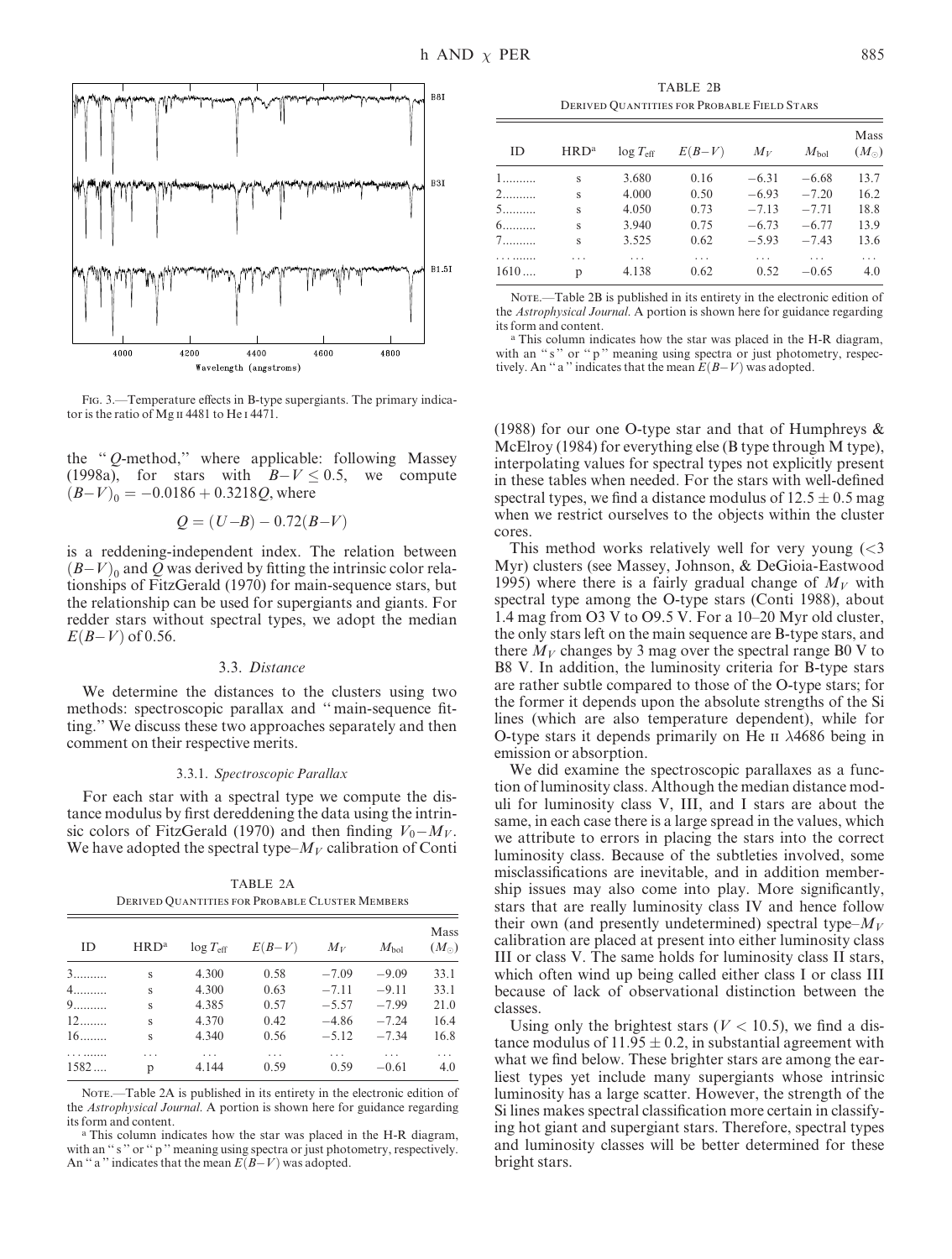

Fig. 4.—On the left we show the uncorrected CMD for all of the stars in our sample (upper panel), along with their spatial distribution (lower panel). We have overlaid colored symbols on the stars for which we have spectral types. These may be compared to the diagrams on the right, where we have included only stars within 7' of the nuclei of the two clusters. Stars near the center of h Per are indicated in blue, while stars near the center of  $\chi$  Per are indicated in red.

### 3.3.2. Main-Sequence Fitting

We can also use '' main-sequence fitting '' to determine the average distance of the lower mass, unevolved stars in our sample. Given the approximate age of the clusters (13 Myr, as will be discussed in  $\S$  3.4.3), this is not a trivial exercise and must be done using post– and pre–main-sequence evolutionary tracks combined. Although many renditions of the '' observed '' main sequence exist (e.g., Balona & Shobbrook 1984; Balona & Feast 1975; Morton & Adams 1968; Blaauw 1964), any relationship between  $M_V$  and  $(B-V)_0$  derived for stars in the solar vicinity necessarily contains only the mean  $M_V$  value characteristic of the typical age in the solar neighborhood of stars with that  $(B-V)_0$ . For example, the  $M_V$  values at the bluest values of  $(B-V)_0$ represent ages of only 1–2 Myr, while the  $M_V$  values around  $(B-V)_0 = 0$  represent ages of a few hundred megayears and the  $M_V$  values around the  $(B-V)_0$  color of the Sun represent ages of more than a gigayear. In  $h/\chi$  Per, plotting the dereddened cluster data points against an observed main sequence results in the '' main sequence '' being too blue/ faint at the bluest colors (since the  $h/\chi$  Per stars are evolved away from the zero-age main sequence) and too bright/red at the redder colors (since the  $h/\chi$  Per stars are younger than the mean age of stars in the solar vicinity and, hence, not yet far enough evolved from the empirical zero-age main sequence to the position where stars having the mean age of the solar neighborhood would lie). Comparison to a theoretical zero-age main sequence involves similar concepts.

'' Main-sequence fitting '' therefore must be done when trying to fit more evolved clusters using theoretical isochrones. We use the solar metallicity ( $Z = 0.02$ ) post–zeroage main sequence tracks and isochrones of Schaller et al. (1992), which include convective overshoot and standard mass-loss rates. In addition, we use the pre–main-sequence tracks and isochrones from the same group, published in Bernasconi (1996). We transform these tracks and isochrones from  $M_{bol}$  and log  $T_{\text{eff}}$  to  $V_0$  and  $(B-V)_0$  using the same, though inverted, relationships that we use later to transform our data from the observational  $V_0$  and  $(B-V)_0$ plane to the theoretical  $M_{bol}$  and log  $T_{eff}$  plane (see § 3.4). Figure 6 is a CMD of our dereddened photometry where we have used the isochrones to determine the distance. As in Figure 4, blue and red points represent stars that are spatially located within 7' from the centers of h Per and  $\chi$  Per, respectively.

The '' main-sequence fitting '' procedure is complicated by the fact that in order to obtain a best-fit distance modulus from theoretical isochrones an approximate age must be assumed. We explored isochrones spanning a wide range in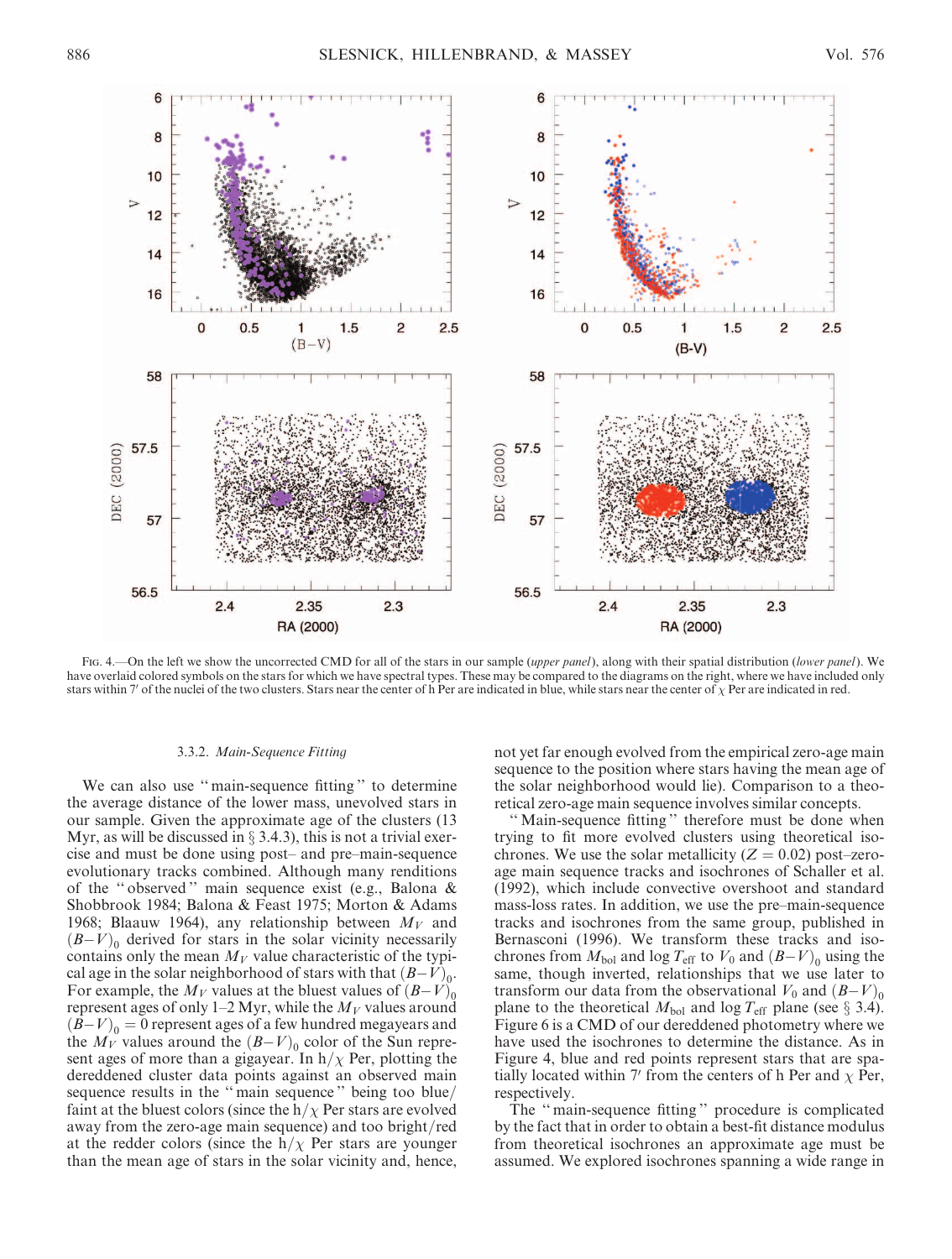

Fig. 5.—Top panels show the full CMDs plotted as contoured Hess diagrams, where we have overlaid color contours to indicate the field star contamination. In the bottom panels we have removed the field star contamination and smoothed the data.

age (1–50 Myr) and found that the isochrone shape matches the cluster data best for both post– and pre–main-sequence tracks in the 10–20 Myr range.

Using this information, we find a best-fitting distance modulus of  $11.85 \pm 0.05$  mag corresponding to a distance of  $2344_{-53}^{+55}$  pc, where we have estimated both the fit and uncertainty by eye in matching the models to the data.

Good agreement is seen between the post–zero-age main sequence turnoff at  $(B-V)_0 \le -0.22$  and pre–zero-age main sequence turn-on at  $(B-V)_0 \ge 0.1$  using the Schaller et al. (1992) and Bernasconi (1996) calculations when transformed using our equations relating  $\log T_{\rm eff}$  to  $(B{-}V)_{0}$  colors and bolometric corrections. Using transformations to the color-magnitude plane supplied directly by the authors (which rely upon the Schmidt-Kaler 1982 relationships) does not produce a match between the theory and the data for any isochrone. However, using our transformation equations (derived primarily from stellar atmosphere models), we find extremely good agreement between our dereddened data and the stellar evolutionary isochrones. As can be seen in Figure 6, at an age of 10–15 Myr, we expect to see significant contributions from the pre–main-sequence population at  $M_v \sim 2$ . However, because of the large amount of field star contamination is this region, the extent of this effect in our sample is difficult to determine.

Figure 6 effectively puts to rest any question as to whether or not h and  $\chi$  Per are at two different distances rather than one. This result is supported by similar conclusions found by Keller et al. (2001).

Why are the distance moduli derived from spectroscopic parallax (12.5 mag) and photometric parallax (11.85 mag) so different? The slightly evolved state of the main-sequence stars that dominate our spectroscopic sample should actually lead to our computing too small a spectroscopic distance modulus rather than too great a number. We believe there is need for good recalibration of the spectral type–to– $M_V$  relation using a variety of clusters and associations with good distance moduli determined from spectroscopic parallax of O-type stars, as well as direct determinations via modern trigonometric parallaxes.

# 3.4. The Hertzsprung-Russell Diagram

## 3.4.1. Transformations

The effective temperatures and bolometric corrections of our stars were determined using photometry and spectral types, if available, or photometry alone, otherwise, in order to place the stars in the H-R diagram. For those stars with spectral types we adopt the calibration of Kilian (1992) for the early B dwarfs and giants, and that of Humphreys &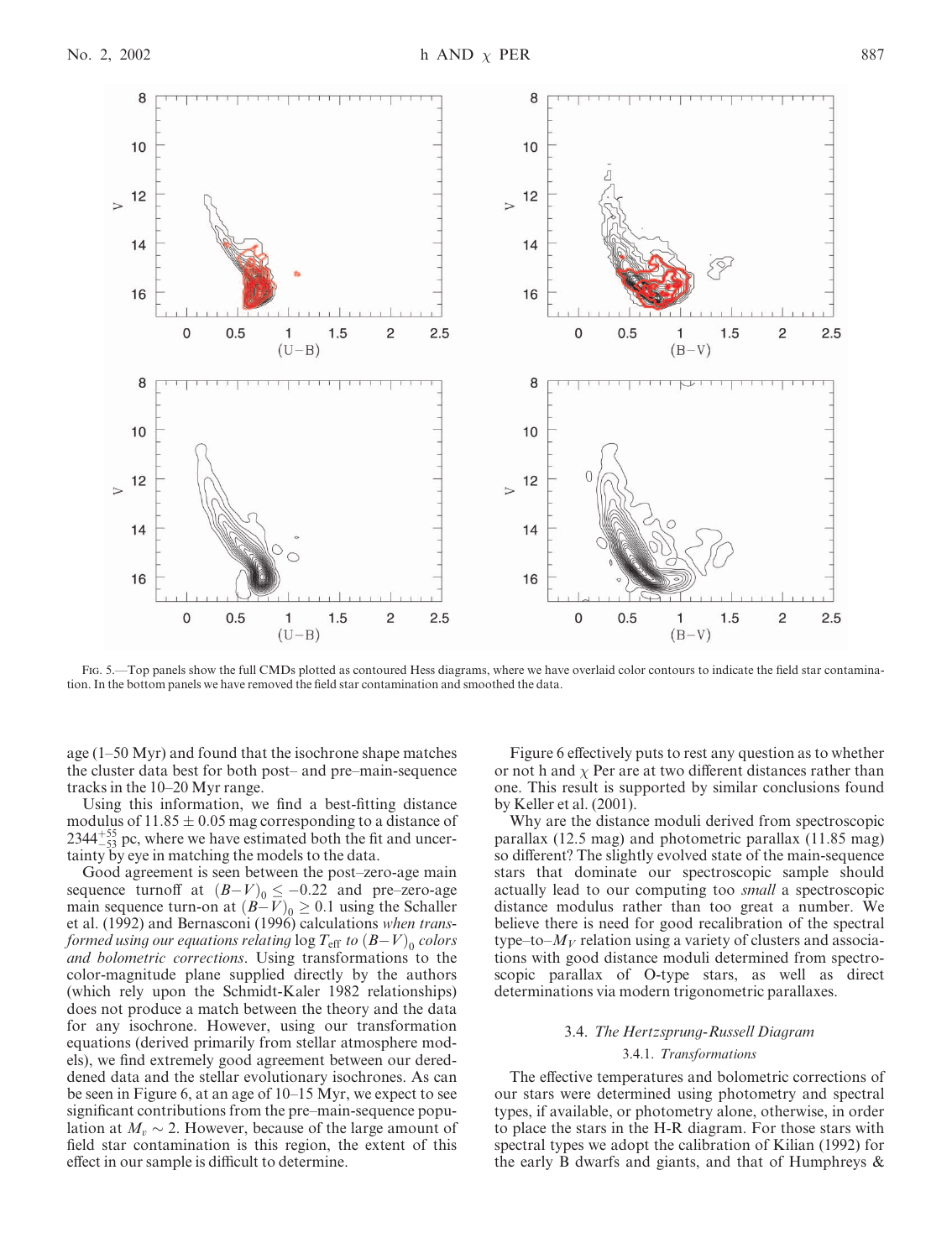

Fig. 6.—Dereddened CMD for stars within 7' of the center of h (blue) and  $\chi$  (red) Per are shown now with the zero-age main sequence and post–mainsequence isochrones of 10 and 20 Myr indicated. Corresponding 10 and 20 Myr pre–main-sequence isochrones are shown as dashed lines. The black dots represent the rest of the stars in our full  $0.98 \times 0.98$  field.

McElroy (1984) for all other stars. When spectral types were not available, empirically derived relationships were used to transform photometry to  $\log T_{\text{eff}}$  and  $M_{\text{bol}}$ . Effective temperatures were derived for bluest stars ( $Q < -0.6$ ) using the  $Q$ –log  $T_{\text{eff}}$  relationships given by Massey, Waterhouse, & DeGioia-Eastwood (2000), namely,

 $log T_{\text{eff}}$ 

$$
= \begin{cases}\n-0.9894 - 22.7674Q - 33.0964Q^2 - 16.19307Q^3 \\
5.2618 + 3.4200Q + 2.93489Q^2\n\end{cases}
$$
\nII,   
\n4.2622 + 0.6452Q + 1.09174Q<sup>2</sup> V.

For stars that failed to meet this criterion, we used empirical fits to a combination of observed (Flower 1996) and theoretical (Kurucz 1992) colors and effective temperatures. The former must be used with some caution since there is no reddening correction for what are presumed to be nearby stars. We found

$$
\log T_{\text{eff}} = 3.9889 - 0.7950(B-V)_0 + 2.1269(B-V)_0^2
$$
  
- 3.9330(B-V)\_0^3 + 3.5860(B-V)\_0^4  
- 1.5531(B-V)\_0^5 + 0.2544(B-V)\_0^6.

The bolometric correction as a function of effective temperature is that derived by Hillenbrand (1997) for dwarf stars but modified to account for the presence of M supergiants in our sample by adopting the values in Humphreys

& McElroy (1984). Thus,

$$
BC = \begin{cases}\n-8.58 + 8.4647 \log T_{eff} - 1.6125 (\log T_{eff})^2 \\
\log T_{eff} > 4.1, \\
-312.90 + 161.466 \log T_{eff} - 20.827 (\log T_{eff})^2 \\
4.1 > \log T_{eff} > 3.83, \\
-346.82 + 182.396 \log T_{eff} - 23.981 (\log T_{eff})^2 \\
3.83 > \log T_{eff} > 3.55, \\
-2854.91 + 1590.11 \log T_{eff} - 221.51 (\log T_{eff})^2 \\
3.55 > \log T_{eff}.\n\end{cases}
$$

## 3.4.2. The H-R Diagram

Figure 7 is the resulting H-R diagram. Post–zero-age main sequence evolutionary tracks and isochrones are transformed as above from the log  $T_{\text{eff}}$  and  $M_{\text{bol}}$  values calculated by Schaller et al. (1992). All stars with MK spectral classifications of luminosity class I or III and stars earlier than B5 with luminosity class IV or V were placed spectroscopically (*filled circles*), while most other stars were placed photometrically (open circles). The left panel shows data for the entire imaging area, while the right panel contains only stars within 7' of the cluster nuclei. No corrections for field star contamination have been applied, and, as was the case for the color-magnitude diagrams (Fig. 5), the H-R diagrams for the central regions of the clusters contain significantly less field star contamination, especially above the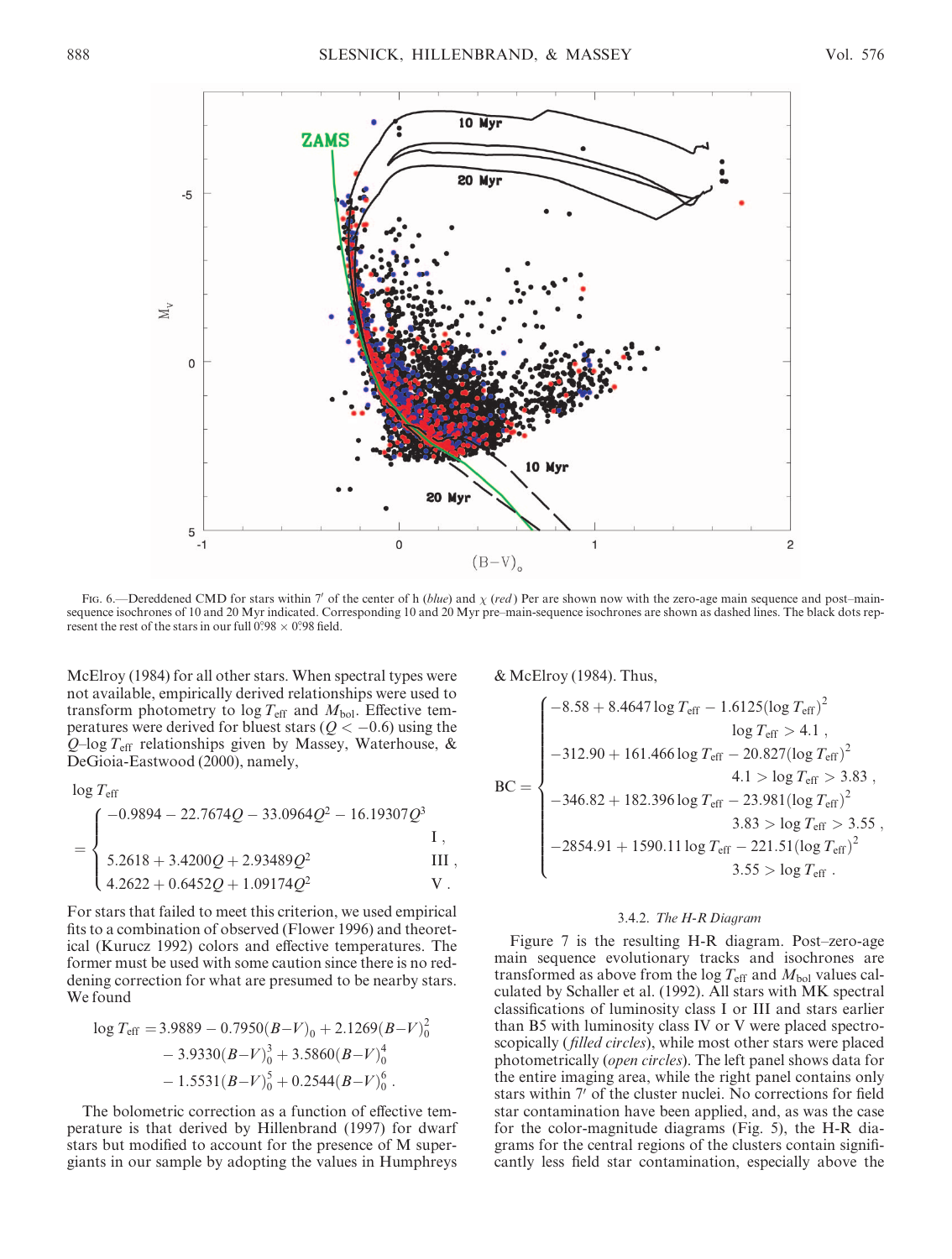

Fig. 7.—H-R diagram of h and  $\chi$  Per are shown. On the left we show all of the data, with filled circles showing the data placed by means of spectroscopy and open circles being the data for which have only photometry. On the right we show only the stars within a 7' radius of the center of h (blue dots) and  $\chi$  (red dots).

main sequence. Note the presence of the O-type star HD 14434 in the left panel of Figure 7. It is highly discrepant in age, and, combined with its location outside the cores of the clusters, we dismiss this star as a field star.

From these H-R diagrams we immediately see that the  $h/\chi$  Per clusters are slightly evolved from the zero-age main sequence and that the most massive stars are only  $\approx$ 20–30  $M_{\odot}$ . The data extend down to about 3  $M_{\odot}$  before field star contamination becomes substantial.

### 3.4.3. Stellar Ages and the Age Distribution

For finding ages, we use our dereddened CMD data (Fig. 6) with a grid of isochrones computed at intervals of 0.1 Myr from  $5-30$  Myr.<sup>3</sup> We restrict ourselves to only the most luminous stars ( $M_V < -3$ ), as it is only near and above the turnoff that there is good age information. We filter out the

obvious foreground contaminants, e.g.,  $(B-V)_0 > -0.2$  for  $-3 > M_V > -5$ . We cannot use the red supergiants (RSGs) for our age determinations, unfortunately, since the evolutionary tracks do not actually extend that far to the red; we will note, though, that the location of the RSGs in the CMD are consistent with the ages that we would derive were we to extrapolate the isochrones. For each of our clusters we find essentially identical ages: 12.8 and 12.9 Myr for h and  $\chi$ , respectively. The formal errors of the mean on these determinations are 1 Myr, and the scatter is  $\sim$  5 Myr; the latter is dominated by observational errors at the <0.01 mag level.

We do not find evidence for multiple distinct episodes of star formation despite the remarkable similarities between our dereddened CMD and Wildey's (1964). We believe the difference in interpretation occurs because Wildey in his original analysis did not consider the possibility of field star contamination from G and K giants seen to large distances through the Galaxy. It is clear from the right panel of Figure 7 that when just the cluster nuclei are considered any apparent branching in the H-R diagram is significantly diminished. We do find several high-mass stars with uncharacteristically young ages as compared to the rest of the cluster. However, in most cases these stars are either not in the central regions of the clusters or their spectroscopically derived distance is inconsistent with their being cluster members.

<sup>&</sup>lt;sup>3</sup> We use the CMD rather than the HRD data to determine ages in order to avoid the quantization problem introduced by spectral types. The ages are very sensitive to  $\log T_{\rm eff}$  [or  $(B-V)_{\rm 0}$ ], and thus this quantization would introduce a spurious age spread. The spectral types have been employed in the CMD in order to derive  $E(B-V)$ . In a subsequent section we will use the HRD to derive the mass function. The masses are primarily sensitive to an accurate determination of  $M_{bol}$ , which we expect to be better determined using the bolometric corrections determined from spectral types.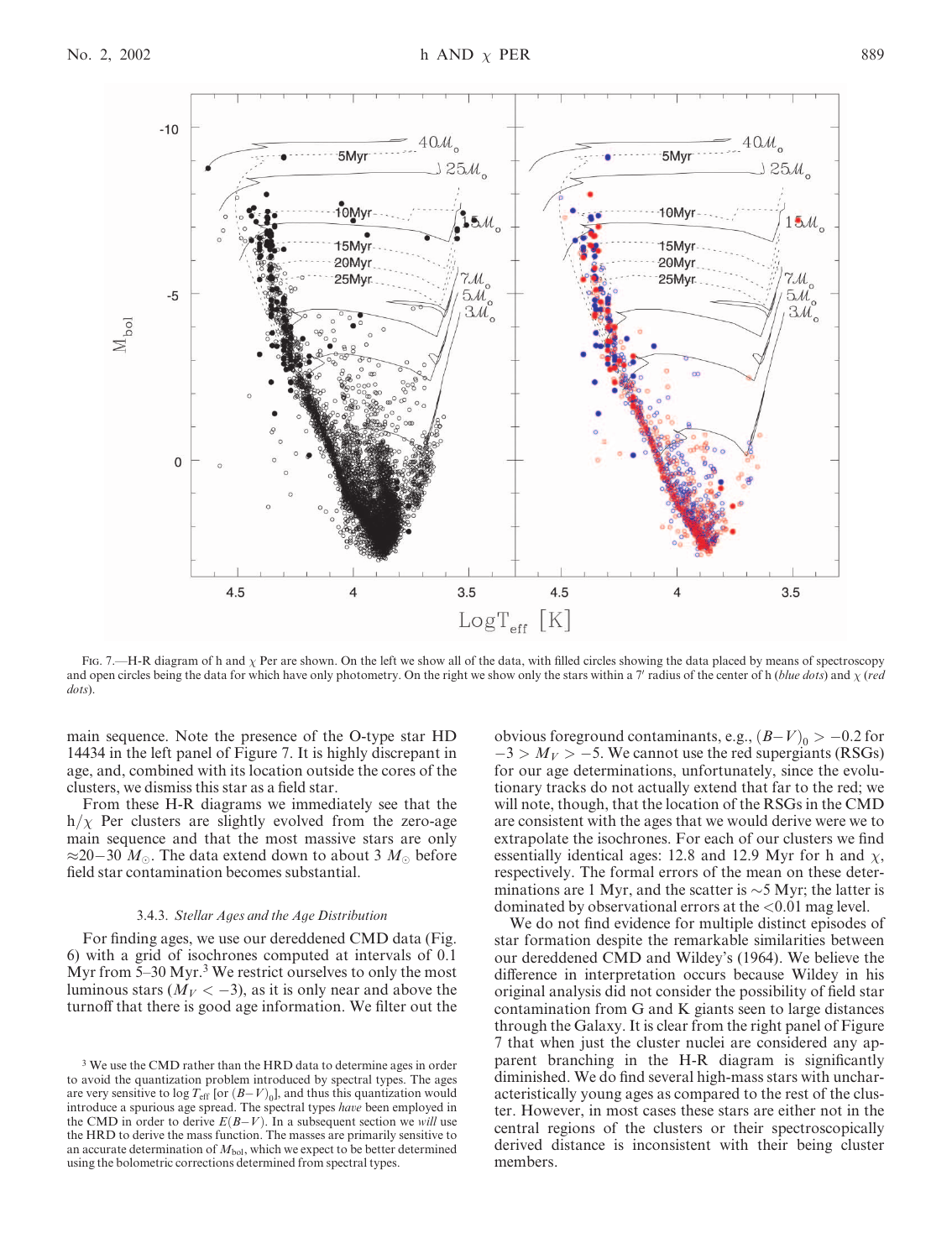Although our data are consistent with the  $h/\chi$  stars having formed in a single burst, we cannot rule out other scenarios. For instance, if the primary burst of star formation has occurred at 13 Myr, with a smaller, secondary burst at 10 Myr, we would very likely not discern this in our CMD. There would be few high-mass stars, and the lower mass stars would be indistinguishable from their 13 Myr counterparts.

### 3.4.4. Stellar Masses, the Mass Function, and Mass Segregation

Masses are inferred for individual stars by interpolating between the mass tracks on the H-R diagram. By counting the number of stars found in each mass bin, we derive the present-day mass function (PDMF). To the extent that star formation may be coeval, this is equivalent to the initial mass function (IMF), except for the depopulation of the highest mass bin.

In order to minimize the effect of field star contamination, PDMFs have been constructed only for the two regions within 7' of the cluster cores. In addition, we exclude a few stars found redward of the main sequence and presumed to be foreground contaminants, by eliminating stars in the region constrained between  $M_{bol} < -20.5 \log T_{eff} + 82.5$ and  $M_{\rm bol} > -5.$  We used a lower mass cutoff of 4  $M_{\odot}$  below which field and pre–main-sequence star contamination dominates. At the high-mass end, we expect that evolution through the supernova phase will have depleted stars above  $\sim$ 15–20  $M_{\odot}$ , and so we have used only the mass bins below this to compute the slope of the IMF. We combine all of the higher mass stars into one mass bin. Following Scalo (1986), we define the quantity  $\xi$  as the number of stars per mass bin divided by the difference in the base-10 logarithms of the upper and lower bin masses and also by the surface area in kiloparsecs. The run of  $\log \xi$  with log mass then provides the slope,  $\Gamma$ , of the IMF/PDMF. Values for the number of stars and for  $\xi$  are given in Table 3.

Figure 8 shows PDMFs in the 4–16  $M_{\odot}$  range for stars within 7' of the cluster centers. Error bars are based on within *''* of the cluster centers. Error bars are based on  $\pm\sqrt{N}$  statistics. We obtain values of  $\Gamma = -1.36 \pm 0.20$  for h Per and  $\Gamma = -1.25 \pm 0.23$  for  $\chi$  Per. Within the errors of our fits, both slopes are in good agreement with each other and also with the Salpeter value of  $\Gamma = -1.35$ . This result can be compared with what is known of the IMF in other young OB associations and clusters, where a weighted average yields  $\Gamma = -1.1 \pm 0.1$  for the Milky Way and  $\Gamma = -1.3 \pm 0.1$  for the LMC/SMC (Massey 1998b). Thus, an IMF slope of  $\Gamma = -1.3 \pm 0.2$  for h and  $\chi$  is in no way unusual.

TABLE 3 PDMF DATA

| <b>MASS RANGE</b> |    | h Per      | $\chi$ Per                  |            |  |
|-------------------|----|------------|-----------------------------|------------|--|
| $(M_{\odot})$     | N  | $\log \xi$ | N                           | $\log \xi$ |  |
| $4.0 - 5.0$       | 45 | 6.80       | 37                          | 6.71       |  |
| $5.0 - 6.3$       | 33 | 6.66       | 23                          | 6.50       |  |
| $63 - 79$         | 28 | 6.59       | 26                          | 6.56       |  |
| $7.9 - 10.0$      | 25 | 6.54       | 13                          | 6.26       |  |
| $10.0 - 12.6$     | 11 | 6.18       | 9                           | 6.10       |  |
| $12.6 - 15.8$     | 10 | 6.14       | 10                          | 6 14       |  |
| $15.8 - 40.0$     | 7  | 5.39       | $\mathcal{D}_{\mathcal{L}}$ | 4.84       |  |



Fig. 8.—Initial mass function is shown for the two clusters. Open symbols indicate an incomplete bin.

Based on extrapolation of the measured PDMFs to 120  $M_{\odot}$ , we estimate that  $\sim$ 40 supernovae have occurred in the past in the central regions of the  $h/\chi$  Per clusters. Assuming a constant mass function from 1–120  $M_{\odot}$ , we can estimate the total stellar mass within each of the cluster centers down to 1  $M_{\odot}$ . We find values of 3700 and 2800  $M_{\odot}$  for h Per and  $\chi$  Per, respectively. This is about 8–10 times that of the mass in greater than 1  $M_{\odot}$  stars in the younger Orion Nebula cluster (ONC;  $\sim$ 450  $M_{\odot}$ ) or the older Pleiades ( $\sim$ 320  $M_{\odot}$ ). For comparison, a '' supercluster '' like R136 in the LMC has a mass of roughly (3–4)  $\times$  10<sup>4</sup>  $M_{\odot}$  in greater than 1  $M_{\odot}$ stars (Hunter et al. 1996), about a factor of 10 greater than either h or  $\chi$  and a factor of almost 100 greater than Orion or the Pleiades.

In Figure 9 we explore the evidence for concentration and mass segregation in the two clusters. In doing so, we consider only those stars satisfying our criteria for inclusion in the PDMF. In viewing these panels it should be noted that the 2  $\sigma$  surface density contour in the spatial distribution of stars occurs at radii of  $\sim$ 7' for both h Per and  $\chi$  Per. The top and middle panels of Figure 9 show that inside of 7', both the mass surface density and the number surface density begin to rise noticeably above the field star surface density and then steepen considerably at  $\sim$ 3'. The increase in density at smaller cluster radii is evidence of higher central concentration.

The histograms of the total mass per square parsec as a function of radial distance (Fig. 9, top panels) show that h Per is about twice as dense at its core compared to  $\chi$  Per. This occurs both because h Per has  $\sim$ 25% more stars at its center (as can be seen in the middle panels of Fig. 9) and because it contains several high-mass ( $>$ 30  $M_{\odot}$ ) B supergiants. However, the density profile of h Per falls off more rapidly than that of  $\chi$  Per, and the two clusters are roughly equivalent in mass density at a radius of  $\sim$ 3'.

The bottom panels of Figure 9 show the average mass as a function of radial distance from the cluster centers. For h Per, we find a significant gradient inside of  $\sim$ 7' in the mean mass versus radial distance, suggestive of mass segregation. The data for  $\chi$  Per is less convincing, yet we still find the mean stellar mass to be higher by  $\sim$ 1.5–2  $\sigma$  within the central 1'. This phenomenon has been claimed with varying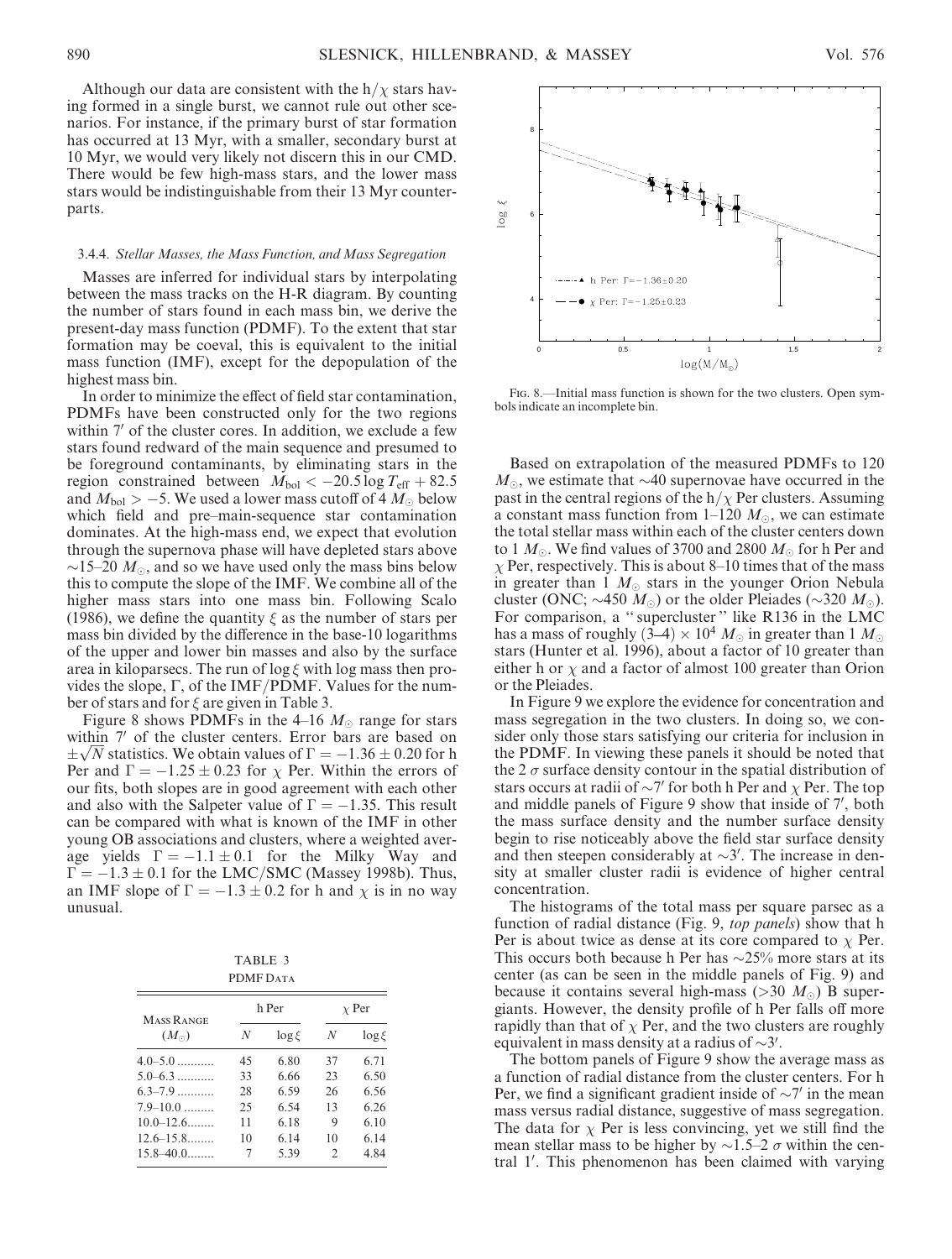

Fig. 9.—Total mass per unit area (top panels), the number of stars per unit area (middle panels), and the average stellar mass per unit area (bottom panels) are shown as a function of radial distance for  $\chi$  Per (left) and h Per (right). The data have been binned in 1' rings from the respective cluster centers. Horizontal dashed lines indicate the average of the values from  $6\text{--}12'$ . Within the 2  $\sigma$  surface density enhancements  $(r = 7')$ , there is clear evidence in both h and  $\chi$  Per for central concentration within  $3^{\prime}$  (top and middle panels) and also some evidence for mass segregation within  $1^{\prime}-2^{\prime}$  (bottom panels).

degrees of strength in other open clusters in the Galaxy (e.g., the Orion Nebula cluster [Hillenbrand & Hartmann 1998 and references therein]) and in the Magellanic Clouds (e.g., R136 [Hunter et al 1995] and NGC 1805 and NGC 1818 [deGrijs et al 2002]). However, unlike their younger counterparts, the mean mass gradient in  $h/\chi$  Per may not be primordial, i.e., associated with the formation of the clusters. Assuming a velocity dispersion of  $\sigma_v \approx 3 \text{ km s}^{-1}$  and a  $7'$  (4.79 pc) cluster radius, we estimate a crossing time of  $\sim$ 1.56 Myr for each of the cluster nuclei. Given that the clusters are  $\sim$ 13 Myr old, the age/ $t_{\text{cross}} \approx 8$ , and hence dynamical relaxation may indeed play some part in the observed mass segregation.

### 4. DISCUSSION

## 4.1. Comments on the Uniqueness of  $h/\chi$  Per

The h/ $\chi$  Per clusters are separated by about 30' on the sky, equal to 20 pc, and are located  $\sim$ 3°.5 or 140 pc out of the plane of the Galaxy. They are thus similar to but larger and more massive than the younger, closer Orion Nebula cluster and NGC 2024 pair, which are separated by  $\sim$ 32 pc and located  $\sim$ 150 pc out of the plane, or the IC 348 and NGC 1333 pair,  $\sim$ 21 pc from each other and  $\sim$ 122 pc from the plane. As noted above, however, the massive star content of  $h/\chi$  Per is more than an order of magnitude higher than it is in these regions. Other suggested coeval doublecluster systems include the older SL 538/SL 537, SL 353/SL

349, SL 387/SL 385, NGC 1971/NGC 1972, and NGC 1850 pairs (e.g., Dieball & Grebel 1998, 2000a, 2000b and references therein), all in the LMC (see Bhatia & Hatzidimitriou 1988 and Hatzidimitriou & Bhatia 1990 for other LMC and SMC candidates), and the young NGC 206 (van den Bergh 1966; see also Massey, Armandroff, & Conti 1986) in M31. The range in scale of double-cluster formation may extend, therefore, from clusters of individual size ranging from a few parsecs up to a few hundred parsecs in diameter. In the younger of these double clusters, for example, the ONC/NGC 2024 pair, the stellar and cluster dynamics are still dominated by molecular gas, and the clusters are at best only marginally/loosely bound once the gas dissipates, unlike  $h/\chi$  Per, which have survived as bound clusters for  $\sim$ 10 Myr after gas dissipation. At present, however, kinematic studies of the  $h/\chi$  Per cluster motions relative to one another are needed in order to decipher whether the h/ $\chi$  Per clusters are a true binary system or merely reflective of synchronized star formation on larger size scales.

Despite the above suggestion that double-cluster formation may be fairly common, we now argue that  $h/\chi$  Per are nearly unique. They are remarkably similar clusters insofar as we find their distances, reddenings, ages, IMF slopes, and physical sizes to be indistinguishable. The stellar density of h Per, however, is a factor of 2 higher than that of  $\chi$  Per, and its total mass about one-third more. Independent of whether this single difference is considered or ignored, the  $h/\chi$  Per system evokes the word "unique" when considered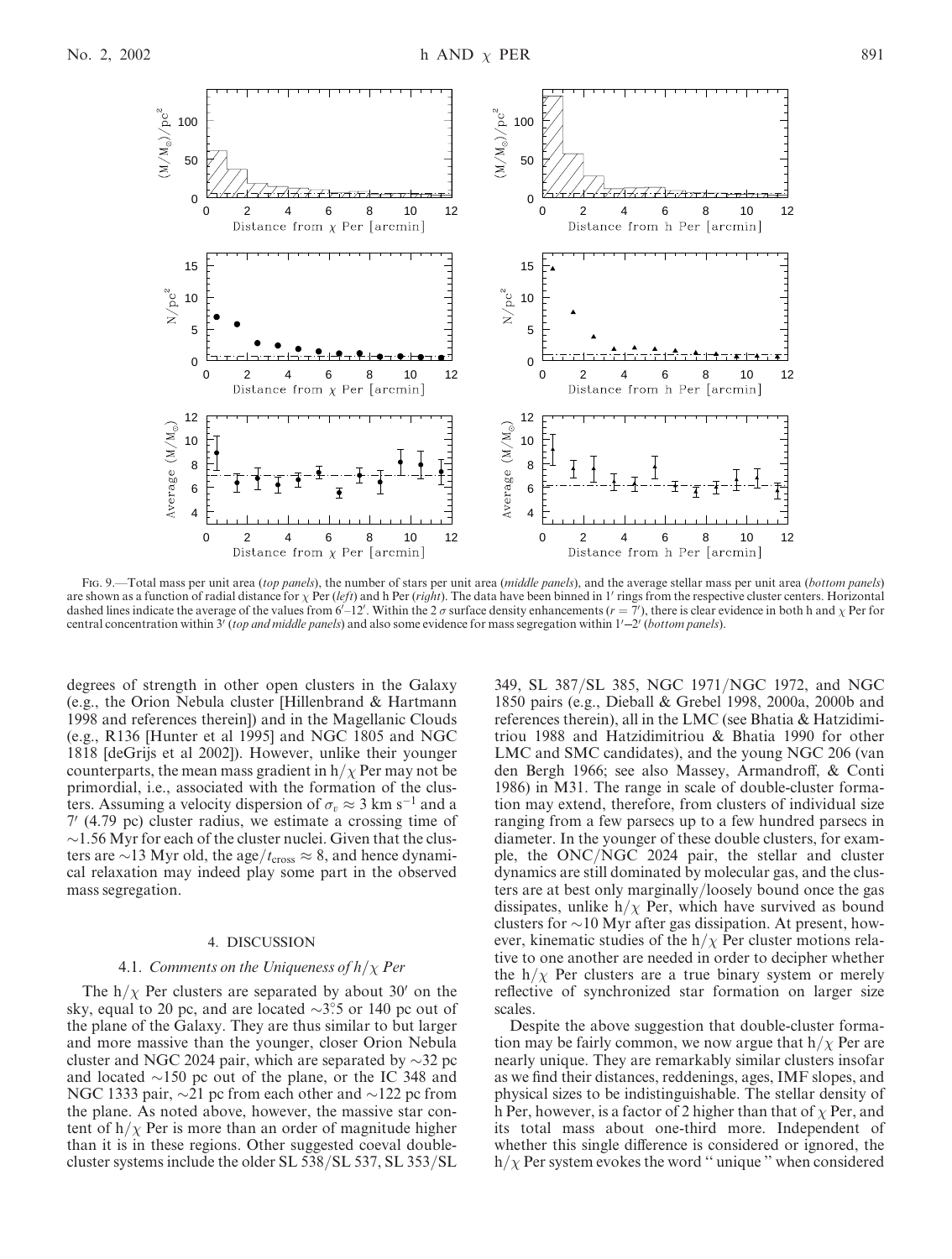in the context of the Galaxy. The system is, after all, commonly known as the double cluster. While the LMC may contain a high proportion of double clusters that are coeval, these systems show a wide range in total mass ratio and size ratio (see, e.g., Leon, Bergond, & Vallenari 1999).

### 4.2. Comments on the Relationship between  $h/\chi$  Per and Per OB1

The  $h/\chi$  Per clusters are often described as the core of the Per OB1 association, located in the Perseus spiral arm at a distance of  $\sim$ 2.3 kpc (Humphreys 1978; Ruprecht 1966). A similar relationship between clusters and associations may hold in other cases, such as the pair of open clusters IC  $1805/IC$  1848 and Cas OB6, seen in projection only 5 $\degree$  from h/ $\chi$ . Garmany & Stencel (1992) question the physical relation between  $h/\chi$  Per and the Per OB1 association, other than being located along the same line of sight and in the same spiral arm, which is nearly perpendicular to our line of sight in the direction  $l \approx 135^\circ$ . That we see h/ $\chi$  Per projected in a field star distribution that is, to within a factor of 30%, at the same distance as the clusters complicates discussion of the cluster/OB association relationship. This discussion is further complicated by the similarity in age between the Per OB1 field population and the  $h/\chi$  Per clusters.

Per OB1 is particularly notable for containing the largest number of RSGs among the associations whose high-mass members were cataloged (e.g., Blanco 1955; Humphreys 1970; Garmany & Stencel 1992; see also Bidelman 1947b), as well as a substantial number of A- and B-type supergiants (Bidelman 1943). RSGs are visible only for a narrow range of ages between 10–25 Myr at the completeness limit of our photometry and considering the distance to the Perseus spiral arm. Thus, it is difficult to reconcile whether the red supergiants at large projected distances from the  $h/\chi$  Per cluster (Fig. 7, *left panel, filled circles at*  $log T_{\text{eff}} = 3.5$ ) are part of the field or the result of past ejection from the  $h/\chi$ Per cluster core regions. Ejection of massive stars from a dense cluster can occur for particular binary and system orbital parameter combinations but requires that the cluster is mass segregated at very young ages, e.g., at or before the time of gas expulsion (Kroupa 2002). Populating the entirety of the Per OB association with stars ejected from the centers of  $h/\chi$  Per is unlikely, though the effect may be as large as 10%–30% by the present cluster ages. The double nature of the cluster may also be important for stellar dynamics considerations.

Along the main sequence of the H-R diagram we find reasonable agreement between the cluster and field populations, again because of the similarity in distance and age of the massive star population. But this does not prove physical association between the clusters and the field or association. Even kinematic information would be of limited use in this debate, given the magnitude of the effect compared to achievable errors.

## 4.3. Future Work

At an age of 13 Myr, the  $h/\chi$  Per clusters occupy a particularly interesting age range for investigations of circumstellar disk dissipation and of stellar angular momentum evolution. The evolutionary paths of these phenomena are very poorly understood between the age ranges of wellstudied star-forming regions (<1–3 Myr) and the nearest open clusters (IC 2602 and IC 2391 at 50 Myr,  $\alpha$  Per at 80 Myr, and the Pleiades at 120 Myr). Despite the larger distance relative to some of these other well-studied open clusters, investigations of the lower mass ( $\langle 3 \ M_{\odot} \rangle$  stellar content of  $h/\chi$  Per is therefore of great interest. Substantial field star contamination will complicate this issue and require selection techniques such as X-ray or  $H\alpha$  emission or photometric variability to separate young active candidate cluster members from the Galactic plane foreground/ background in a photometric survey.

### 5. SUMMARY

We have studied the h and  $\chi$  double cluster using modern imaging and spectroscopic techniques. We find that the two clusters have indistinguishable reddenings  $[E(B-V) = 0.56]$ and distances  $[(m - M)_0 = 11.85]$ , values consistent with those cited in the literature. Especially impressive is that these conclusions are identical to those of Wildey (1964), whose data we find holds up extremely well against the current analysis.

Where we differ with previous studies such as Wildey's (1964) is in our recognition of the significant effect that field star contamination has on the determination of cluster ages. Inclusion of foreground younger stars and GK giants can easily lead to apparent branching in the H-R diagram, which has been misinterpreted in the past as an age spread. We find mean ages of 12.8 Myr for each of the two clusters and no evidence for multiple epochs of star formation.

The present-day mass function yields a slope consistent with that found in other well-studied Galactic OB associations and clusters ( $\Gamma \sim -1.1 \pm 0.1$ ; see Massey 1998b) and is essentially Salpeter ( $\Gamma = -1.35$ ). In addition, we do find some evidence of mass segregation. The total masses are 3700  $M_{\odot}$  for h Per and 2800  $M_{\odot}$  for  $\chi$  Per, for stars with greater than 1  $M_{\odot}$ .

Our interest in h and  $\chi$  Per traces back to several conversations with Stephen Strom, who remarked at least once how hard it was to understand a 50 Myr age spread, lamenting that " if we do not understand star formation in h and  $\chi$ Per, then where do we understand it?" We hope that we have partially addressed this concern. It is a pleasure to thank Michael Meyer and John Carpenter for work they did in measuring coordinates of the h and  $\chi$  stars, which we used for spectroscopy prior to our CCD imaging efforts. We also acknowledge help and advice from George Jacoby in obtaining the Mosaic data. C. L. S. became involved in this project as a Research Experiences for Undergraduates participant in 1999, and her efforts were supported first by the National Science Foundation (NSF) under grant 99-88007 to Northern Arizona University and more recently by an NSF graduate research fellowship. We dedicate this paper to the memory of Bob Wildey, whose Ph.D. thesis on the subject of  $h/\chi$  Per should be required reading for all students of Galactic astronomy.